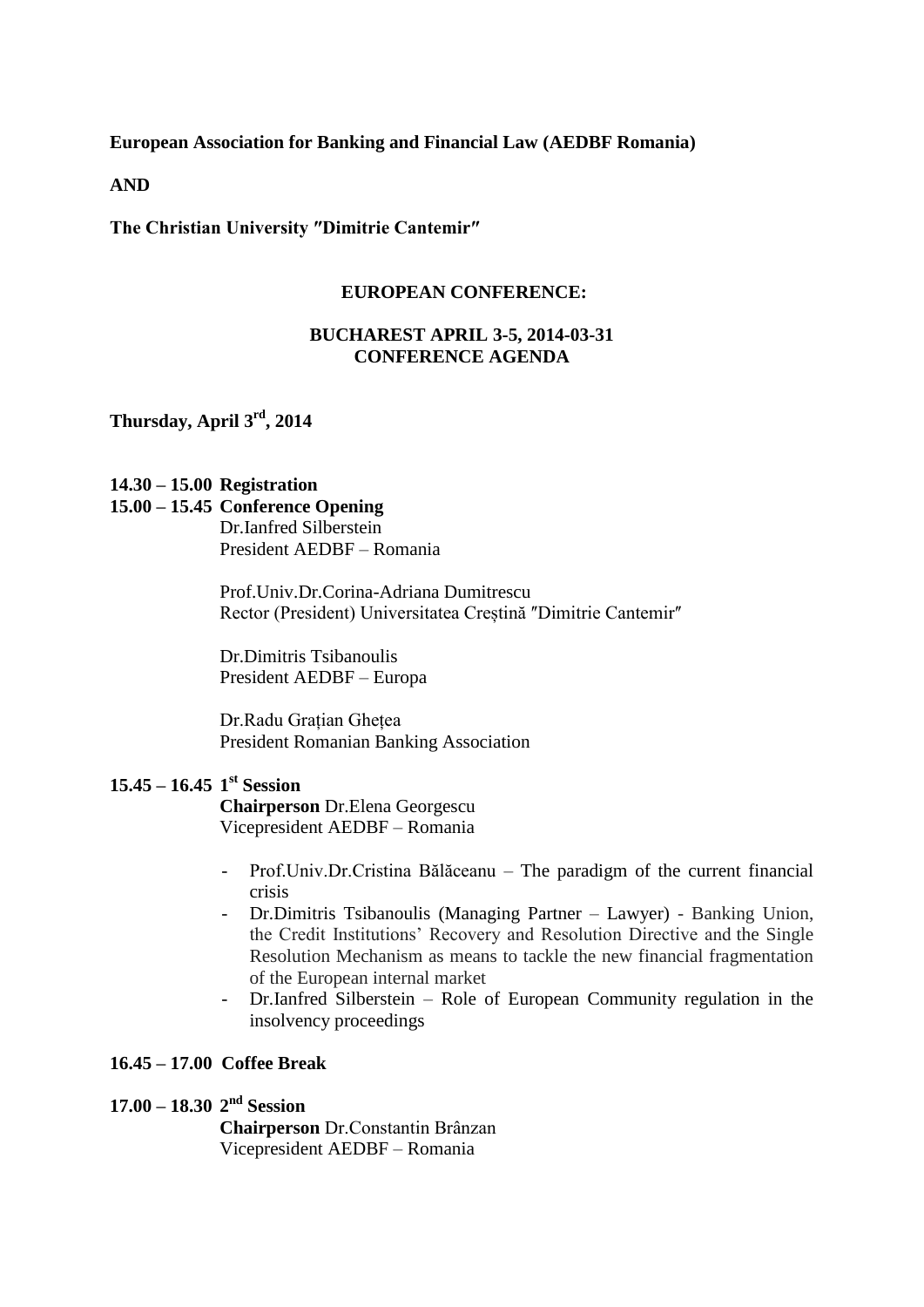- Dr.Luminița Kohalmi Globalization (financial globalization), evolution in turmoil conditions
- Dr. Elena Georgescu Novelties regarding the banking resolution mechanisms at EU level
- Edith Mihaela Dobre, Prof.Univ.Dr.Emilian M.Dobrescu The current crisis. The lessons learned
- Conf.Univ.Dr.Ileana Nicula Instruments for banks risk management/evaluation by measuring the financial assets and liabilities
- Doina Anghelescu (Partner Lawyer) Rădulescu, Costinescu, Mușoi Law Office – Implementation in the national legislation (National Bank of Romania Regulation 5/2013) of the EU Regulation 575/2013 regarding prudential requirements for credit institutions and investment companies, and for the modification of EU Regulation 648/2012.

## **Friday, April 4, 2014**

# **10.00 – 11.30 3 rd Session**

**Chairperson** Prof.Univ.Dr.Brândușa Ștefănescu Vicepresident AEDBF – Romania

- Conf.Univ.Dr.Vasile Bleotu Bank Deposit Guarantee Fund role in the banks stability measures
- Ermila Petoshati (Skapi) Head of Legal Sector , Albanian Deposit Deposit Insurer in Bank Resolution – Albanian Legal Framework
- Laura Retegan (Lawyer) Zamfirescu, Racoți & Partners Law Office Conditions for starting bankruptcy proceedings in case of a bank in the national framework - comparison view in light of Government Ordinance 10/2004 and New Insolvency Code
- Conf.Univ.Dr.Roxana Ionescu Management of Credit Risk in the banking activity
- Andrei Dumitrache UniCredit Țiriac Bank Individuals bankruptcy law under the current banking crisis conditions. An analyse of the new law project currently under public debate.

#### - **11.30 – 11.45 Coffee Break**

# **11.45 – 13.30 4 th Session**

**Chairperson** Anca Hrisov Secretary General AEDBF– Romania

- Conf.Univ.Dr.Agatador Mihaela Popescu and Conf.Univ.Dr.Luminița Dragne – The adequate mechanisms for the discipline of the participants at insolvency proceedings – Ad-hoc mandate and Arrangement with Creditors (Concordat Preventiv)
- Radu Rizoiu (Lawyer) Property and its treatment in insolvency proceedings
- Laura Vrăjitoriu UniCredit Țiriac Bank The resonable term of bankruptcy proceedings of credit institutions on EU perspective
- Bogdan Țene (Lawyer) The legal regime of temporary of shares ownership by credit institutions